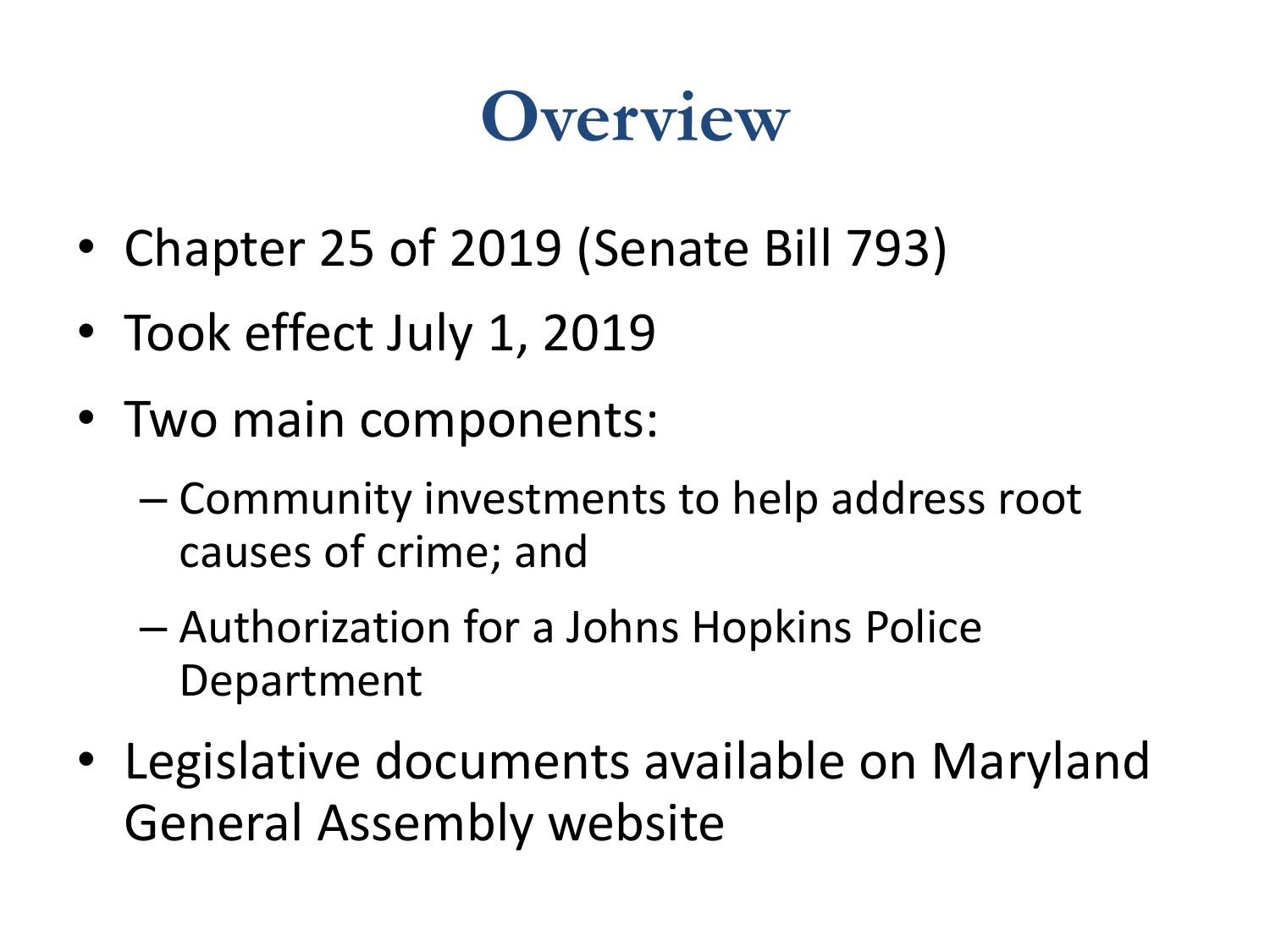## **Community Investments**

- Increased funding for Seed Community Development Anchor Institution Fund (\$5M/year  $\rightarrow$  \$10M/year)
- Funding for Baltimore City Children and Youth Fund (\$3.5M/year for four years)
- Funding for Baltimore City YouthWorks Summer Program (\$1M/year for four years)
- Establishment of Maryland Law Enforcement Cadet Apprenticeship Program
- Establishment of JHPD Police Athletic League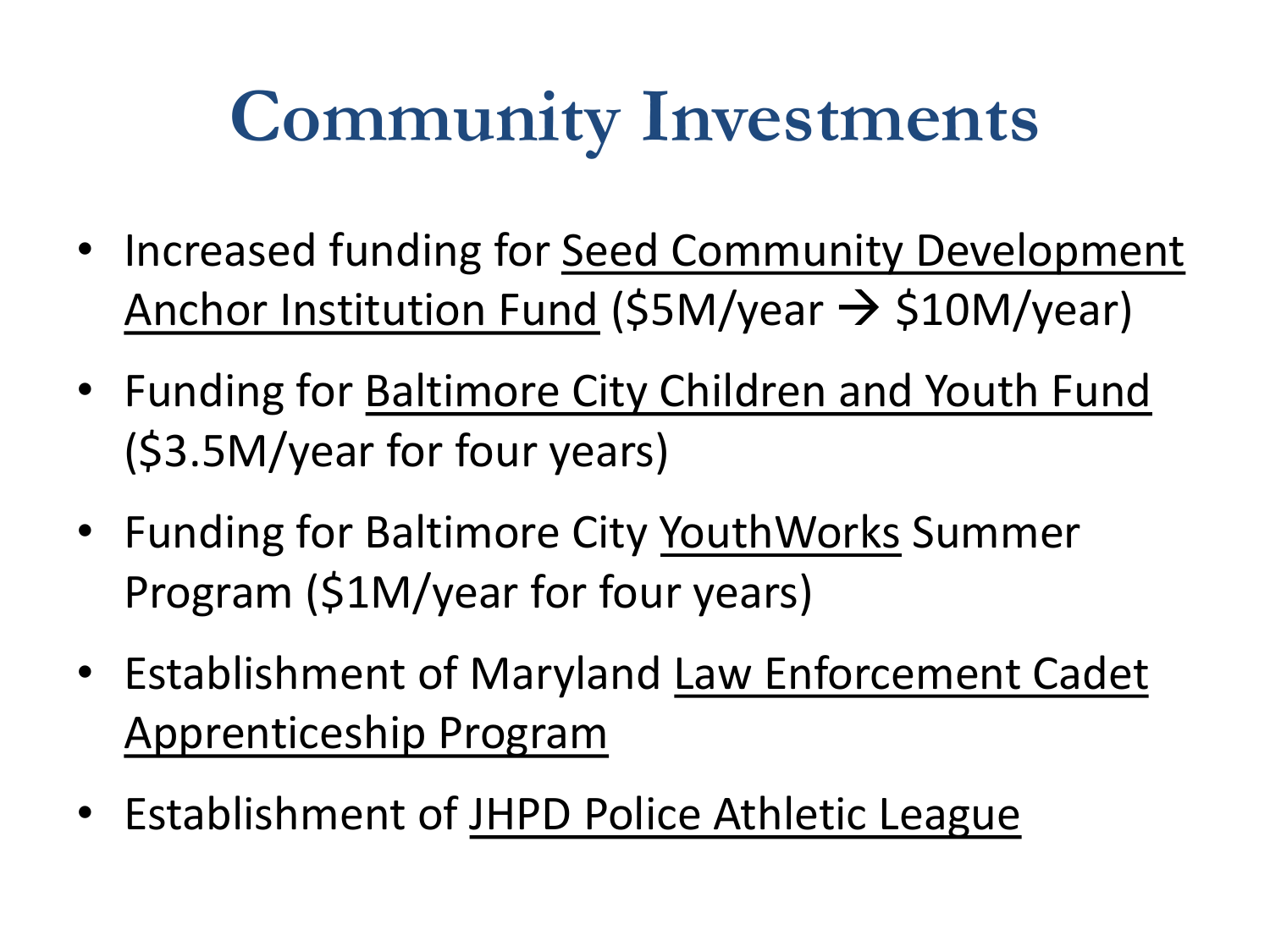# **Police Department Operations**

- May establish police department based on MOU between JHU and the Baltimore Police Department with community input
- Department may operate on East Baltimore, Homewood, and Peabody campuses
- May operate in areas adjacent to campus *ONLY IF*:
	- Receive a majority of support of relevant community; and
	- Baltimore City Council approves a resolution affirming JHU has received the required support of the community
- Subject to standards to ensure constitutional and community-oriented policing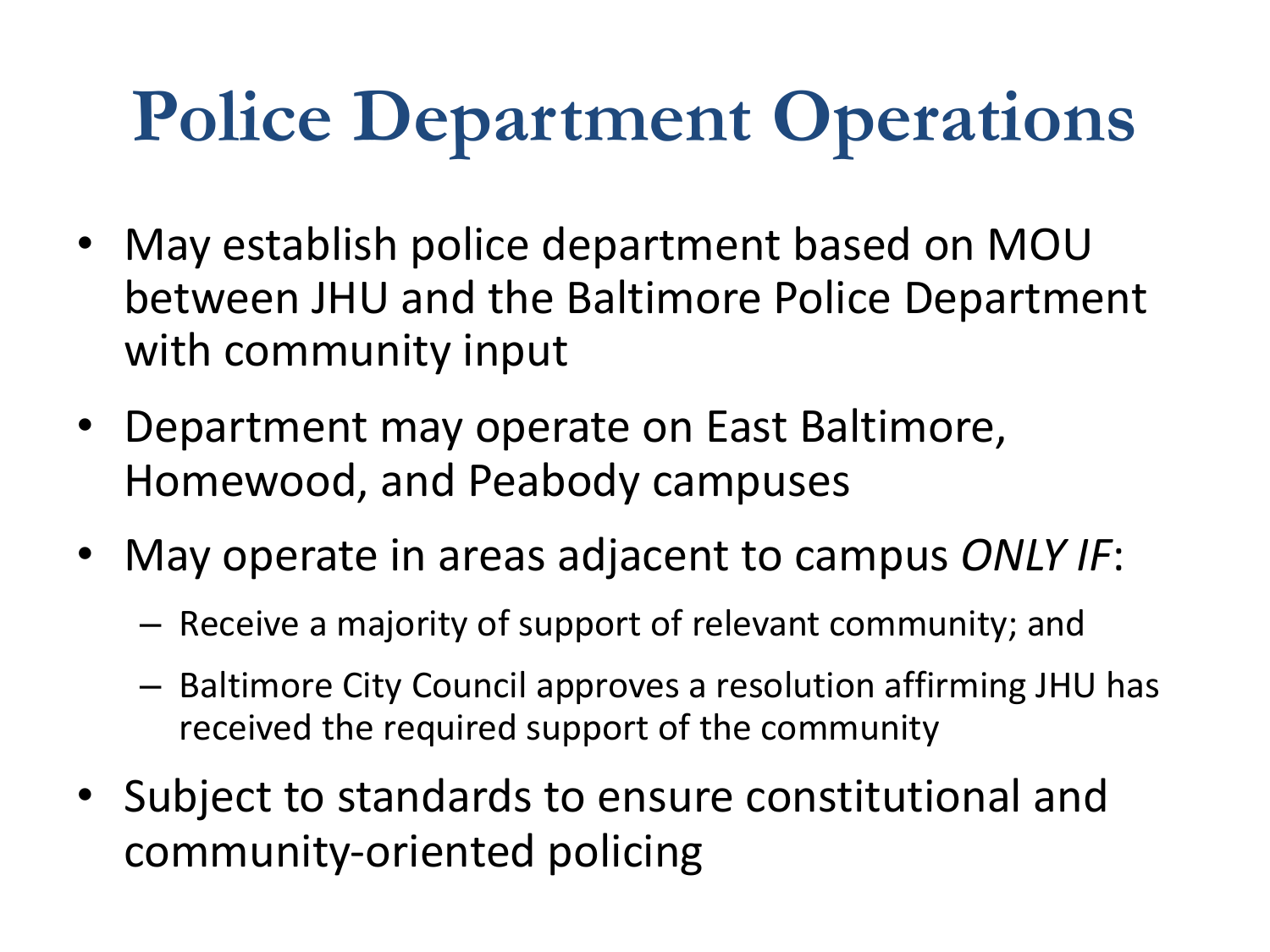## **Transparency and Technology**

- Application of Maryland Public Information Act to department law enforcement records
- Mandatory annual reporting to State
- Mandatory evaluation of department by Department of Legislative Services and termination of department unless reauthorized through legislation
- Mandatory use of body-worn cameras
- Prohibition on military grade equipment or hardware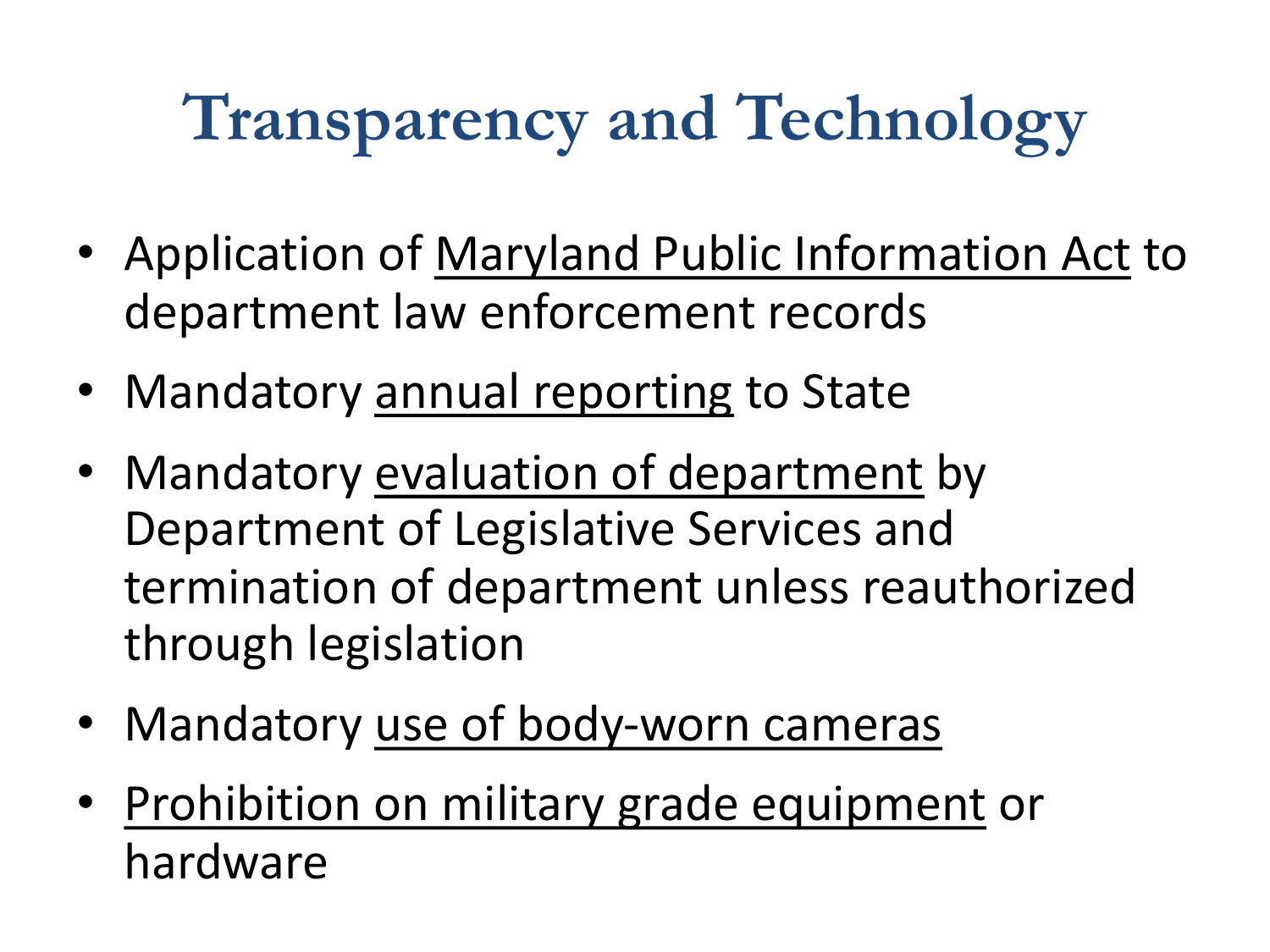### **Public Accountability**

- Must establish U. Police Accountability Board
	- Fifteen-member board with five seats for community
	- Will review department metrics and policies and make recommendations
- Subject to jurisdiction of the Civilian Review Board of Baltimore City
- Disciplinary hearing board must have two voting members of the public
- Must establish public complaint process
- No civil immunity in department court cases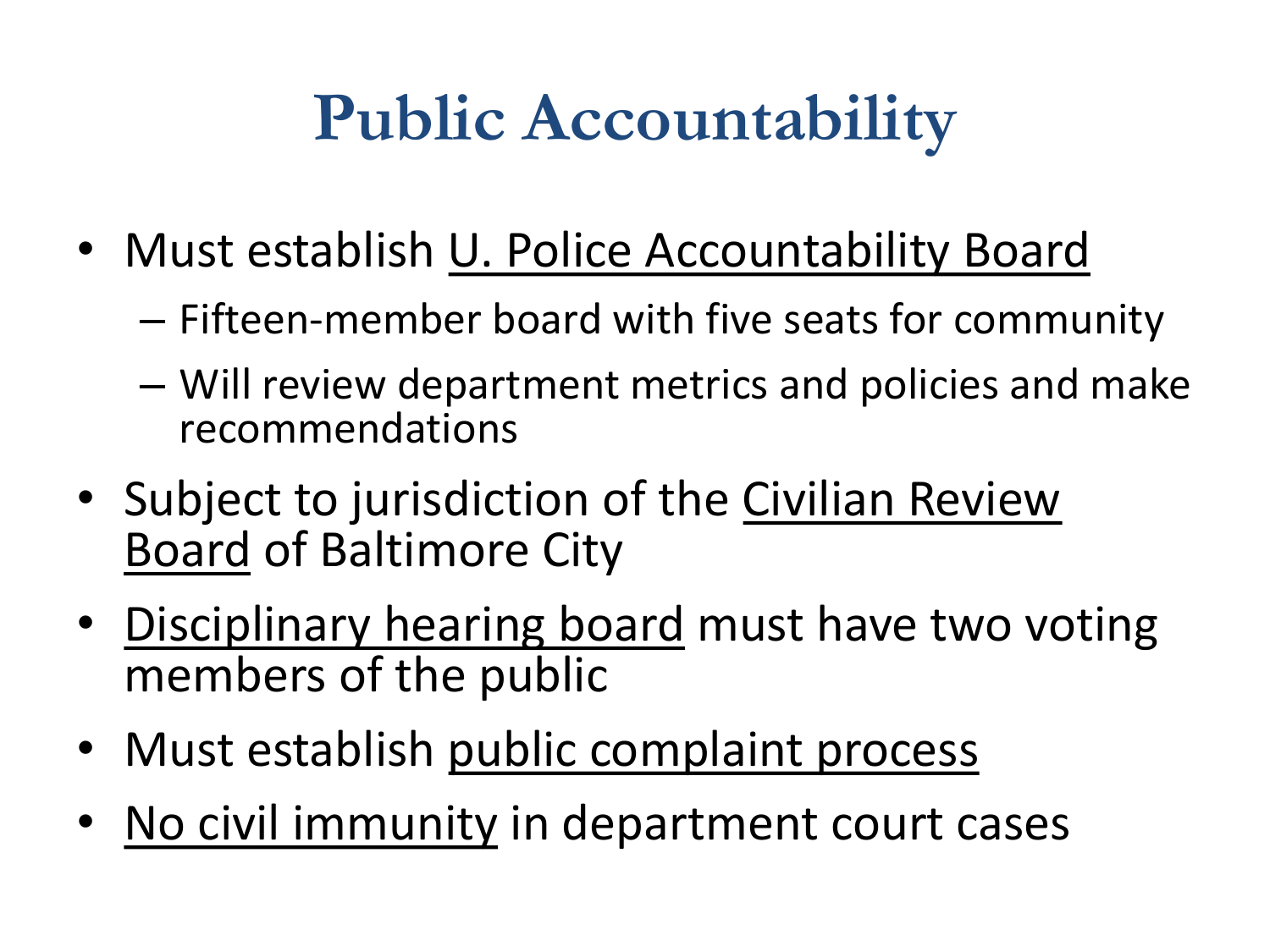#### **University Police Accountability Board**

- Has authority to:
	- (1) review PD metrics involving crime
	- (2) Review current/prospective PD policies, procedures, training
	- (3) Provide recommendations to JHU on the above
- Must meet at least quarterly
- Must post its meeting minutes prominently on a public website
- Must hold at least one public meeting each year "to seek input on police department policies, procedures, and training from community members of Baltimore City"
- Once JHPD is established, it must acknowledge and respond to any recommendation from the Board within 120 days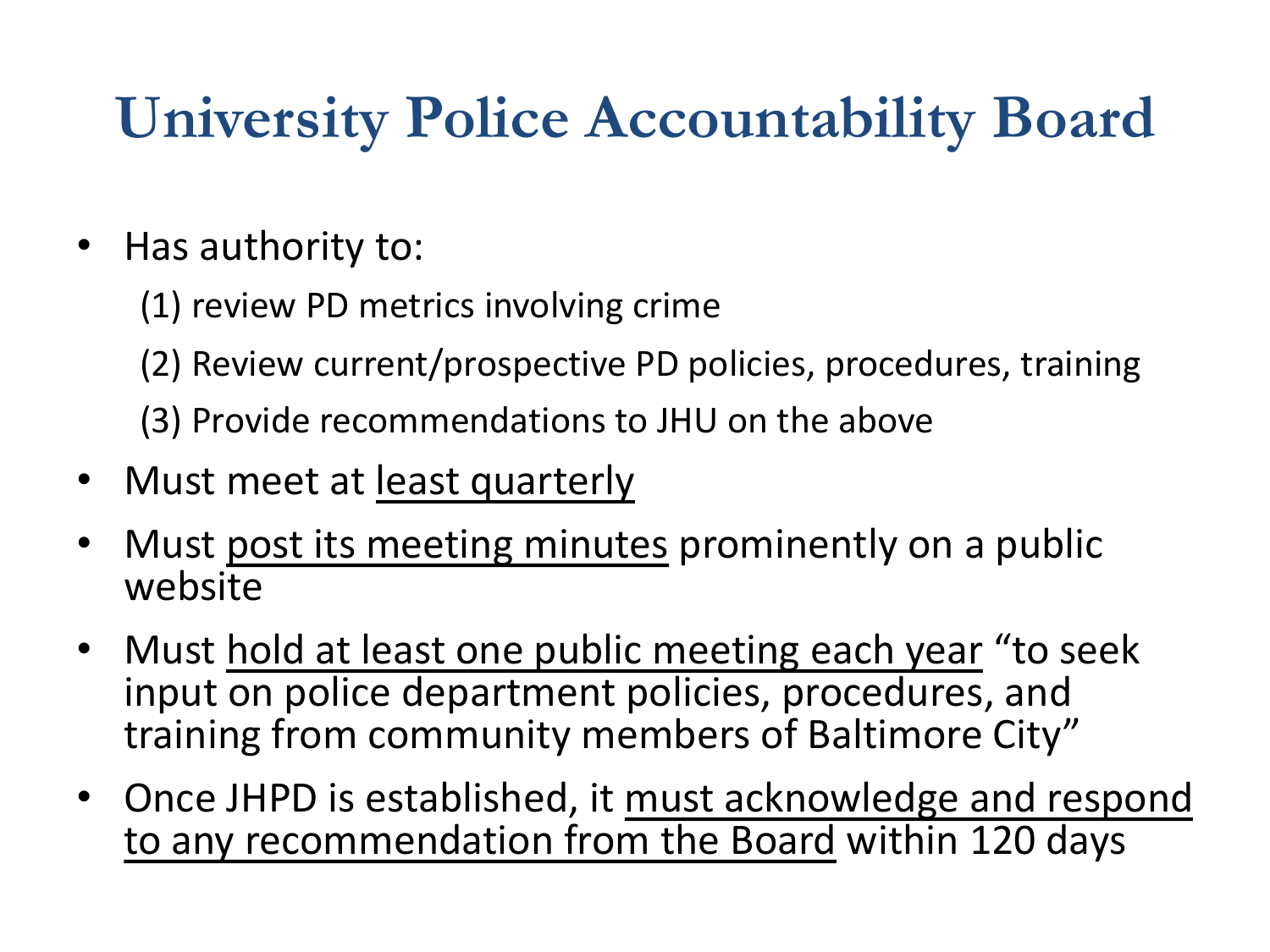#### **Workforce Training and Standards**

- Must ensure constitutional and communityoriented policing through training and policies
- Must adopt standards in compliance with Maryland Police Training and Standards Commission
- Must train officers about searches
- May not employ more than 100 employees
- Must maintain department workforce with 25% Baltimore City residency within 5 years of MOU